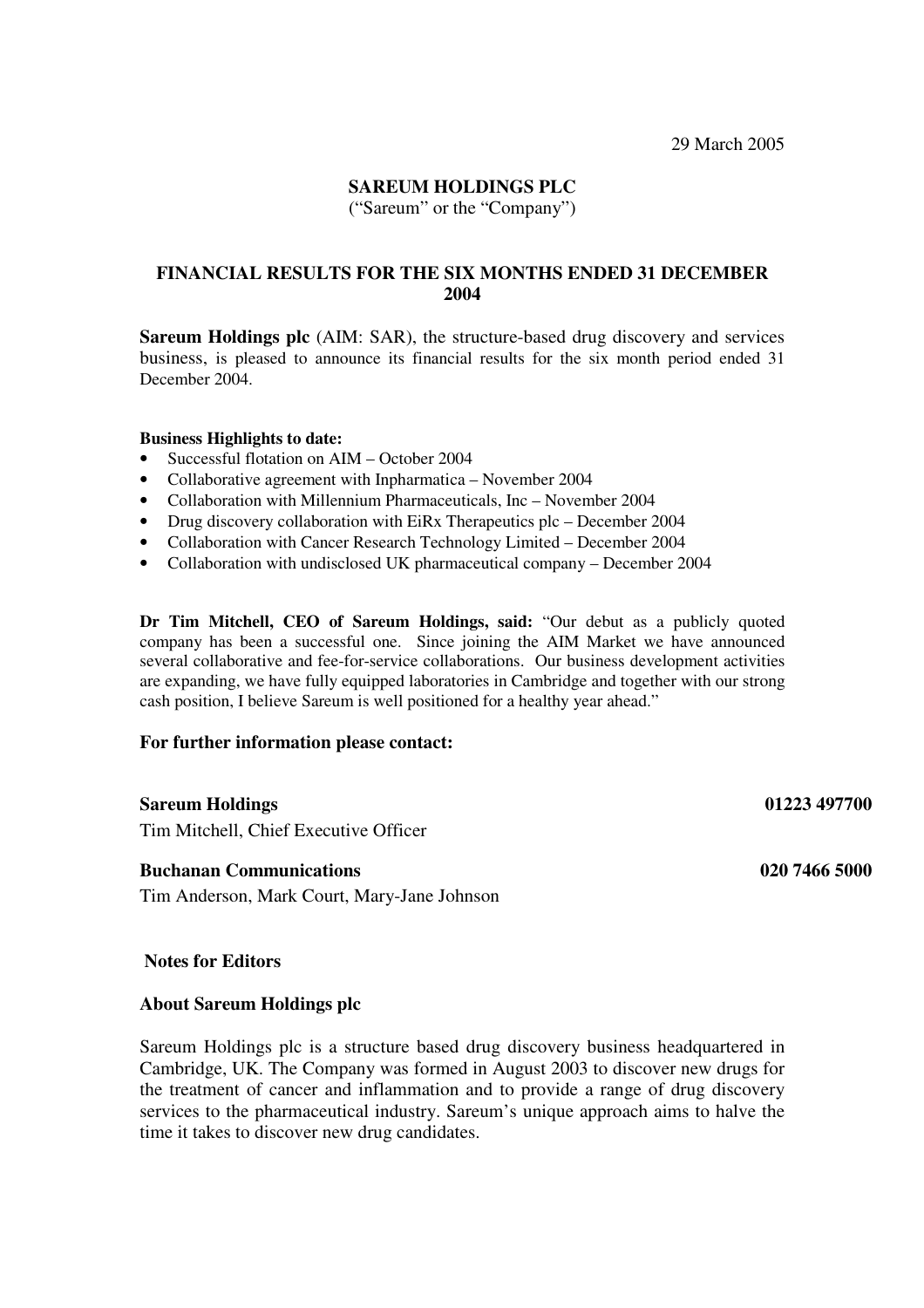Structure-based drug discovery involves the determination of a disease causing protein's three-dimensional structure. Once the structure is known, novel chemical entities are designed to 'lock-in' to the protein with the aim of reversing or arresting a disease's progression.

Sareum's approach to structure based drug discovery is to produce multiple recombinant proteins primarily through a baculovirus expression system; determine their structure using x-ray crystallography; and then use the Company's computational chemistry expertise to create virtual, focused libraries of new chemical entities designed to interact with the target protein. Sareum then uses its highthroughput medicinal chemistry platform to rapidly synthesise these molecules and develop the most promising into potential drug candidates.

Sareum offers its accelerated drug discovery capabilities on a fee basis to the pharmaceutical and biotechnology industries. Sareum intends to license out its internally generated drug candidates at the Phase I or Phase II clinical trials stage.

Sareum joined the AIM market of the London Stock Exchange in October 2004 and trades under the symbol SAR. For further information, please visit For further information, please visit www.sareum.co.uk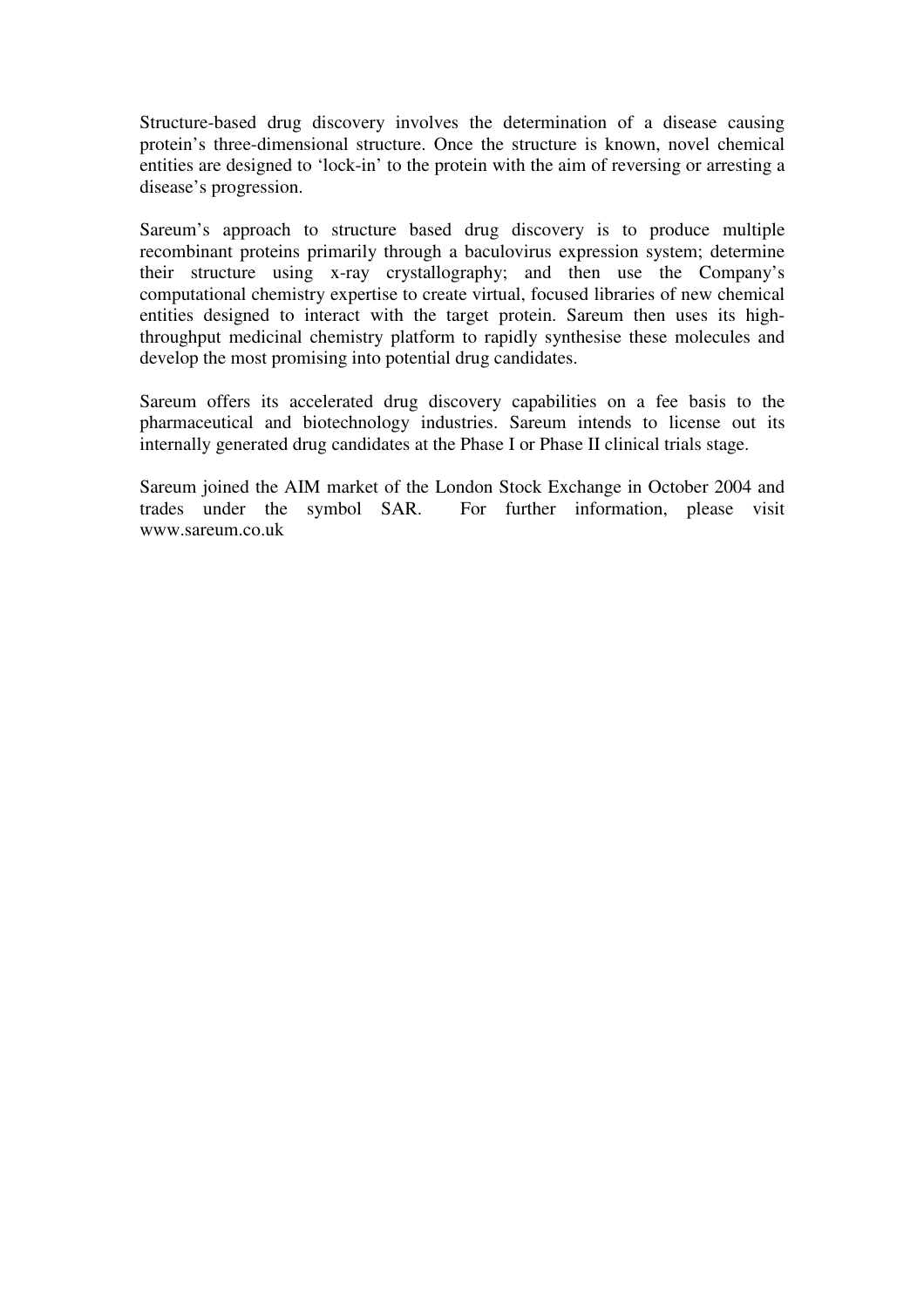## **Preliminary Results for the six months ended 31 December 2004**

## **Chairman's Statement**

Sareum Holdings plc has made a confident and successful start to its first period of trading. In addition to our flotation, we moved into purpose-fitted laboratories and announced an important series of collaborations in drug discovery and service revenue generation.

. The highlight of the last six months was our admission to the AIM market on October 11<sup>th</sup>, successfully placing 100,000,000 ordinary shares to raise £1.75 million net of expenses. We are using this money to continue funding our in-house drug discovery activities and to provide working capital to develop our revenue-generating service businesses.

Our in-house drug discovery capability was significantly enhanced in December by the collaboration with EiRx Therapeutics plc. . In this shared-risk agreement, Sareum will use its structure-based drug discovery expertise to rapidly discover and develop novel cancer therapies effective against proprietary gene targets identified by EiRx. We aim to licence out any successful results of this collaboration to larger pharmaceutical companies once initial proof-of-concept in patients has been demonstrated. Discovering and developing drug molecules that interact with novel therapeutic targets remains the Company's highest priority.

We have made better than expected progress in obtaining revenue-generating service collaborations, with the announcement of four agreements. The first of these, with Inpharmatica Ltd., a privately-held UK drug discovery company, is to express and determine the structures of a series of novel, genomics-derived nuclear hormone receptor targets. This collaboration makes full use of our leading capabilities in highthroughput protein expression.

Another agreement was with Millennium Pharmaceuticals Inc, the parent company from which the Sareum team emanated. This is a very important collaboration for us. As well as the revenues generated, it provides a positive validation of our capabilities by the company in which much of our platform was developed.

We also announced fee-for-service agreements with Cancer Research Technologies Ltd and another unnamed pharmaceutical company. The latter collaboration has progressed extremely well, and we are expecting to achieve success milestones ahead of schedule.

We are actively expanding our business development activities worldwide. In addition to strengthening the in-house business development team, we have appointed a consultant to assist our efforts in Europe and the USA, as well as engaging representatives in Japan that are well-known to the Sareum team.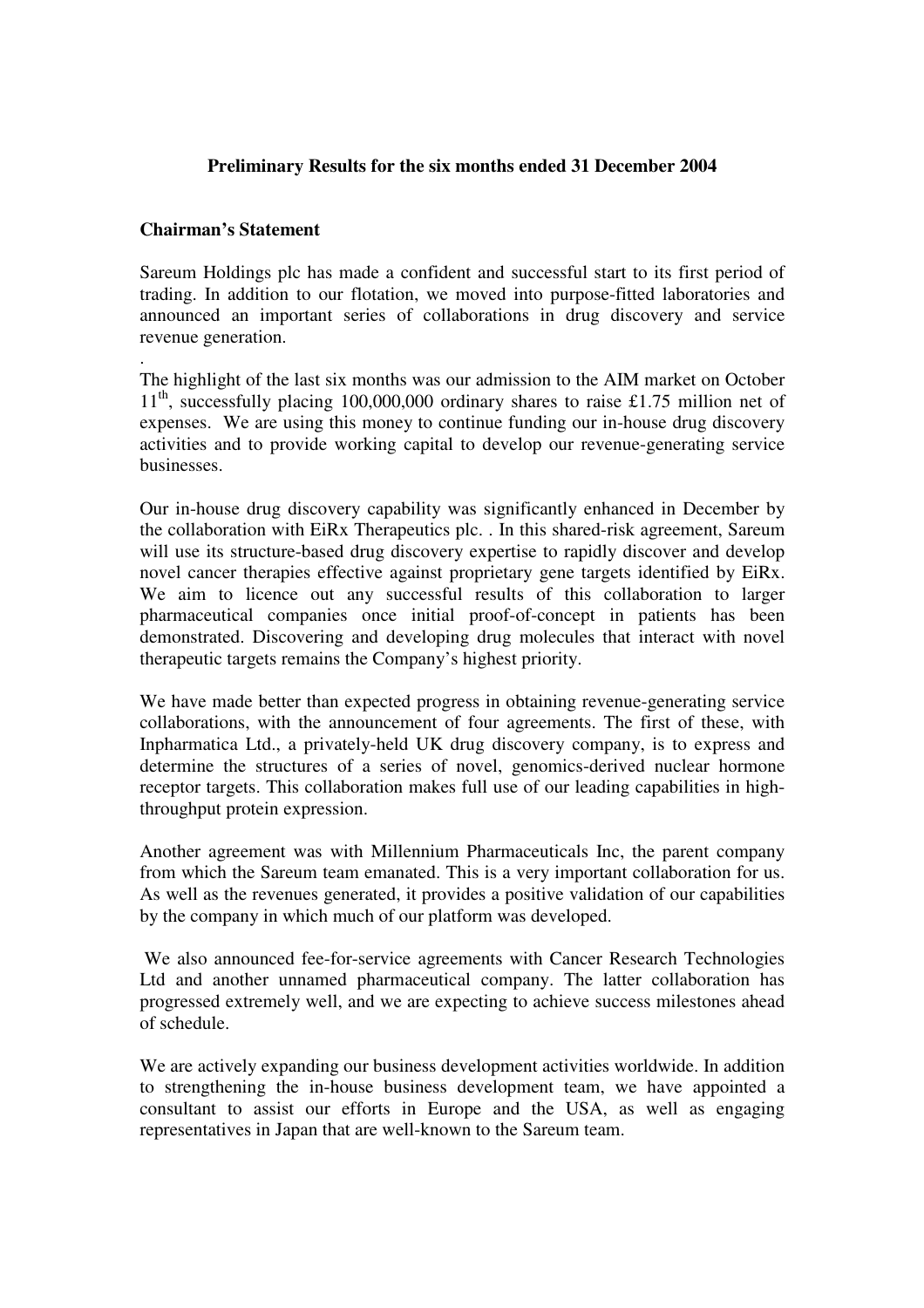We moved into our fully equipped laboratories south of Cambridge in September and have therefore been fully operational for only four months of the six months of this period. We have established a highly experienced Scientific Advisory Board chaired by Professor Dave Tapolczay and including Professor Rod Hubbard and Dr Harry Finch. We have also successfully recruited the research staff required to deliver our plan.

During this period, revenues of £82,000 have been recognised from fee-generating research services. This figure is close to our own internal budget forecast and reflects the fact that work on these collaborations were initiated close to the end of this period. Most of the revenues from these collaborations will therefore be recognised in the next trading period.

With a healthy pipeline, Sareum expects to exceed its own internal revenue forecast for this year. Careful management of costs has resulted in a cash burn of £545,000, some 29% below the forecast level. This has resulted in losses that were 36% below the levels budgeted and consequently, a stronger than expected cash position. Cash at bank and in hand amounted to £1,252,000. This creditable performance reflects the commitment of the Board and the entire Sareum team to generate solid shareholder value and bodes well for the future.

Dr Paul Harper

Chairman Sareum Holdings plc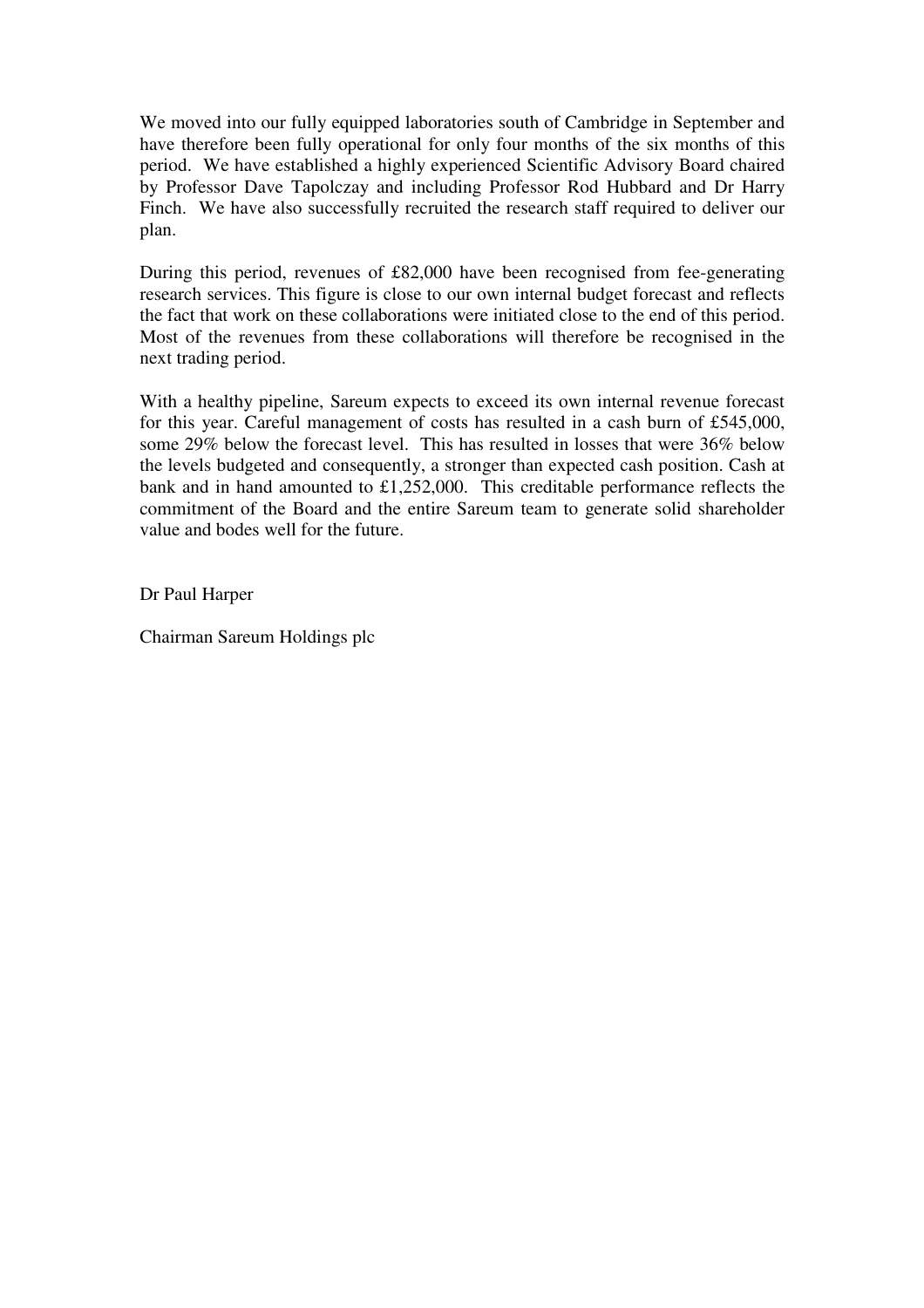# **Sareum Holdings plc**

| Unaudited Consolidated Profit & Loss Account for the half year ended |  |
|----------------------------------------------------------------------|--|
| 31 December 2004                                                     |  |

|                                             |      | <b>Half Year to</b><br>31 Dec 2004 |
|---------------------------------------------|------|------------------------------------|
|                                             |      | <b>Unaudited</b>                   |
|                                             | Note | $\pounds$ '000                     |
| <b>Turnover</b>                             |      | 82                                 |
| Cost of sales                               |      | (342)                              |
| <b>Gross loss</b>                           |      | (260)                              |
| Administrative expenses                     |      | (358)                              |
| <b>Operating loss</b>                       |      | (618)                              |
| Interest receivable and similar income      |      | 12                                 |
| Interest payable and similar charges        |      | (7)                                |
| Loss on ordinary activities before taxation |      | (613)                              |
| Loss per share (pence)                      |      |                                    |
| <b>Basic and diluted</b>                    | 4    | 0.3p                               |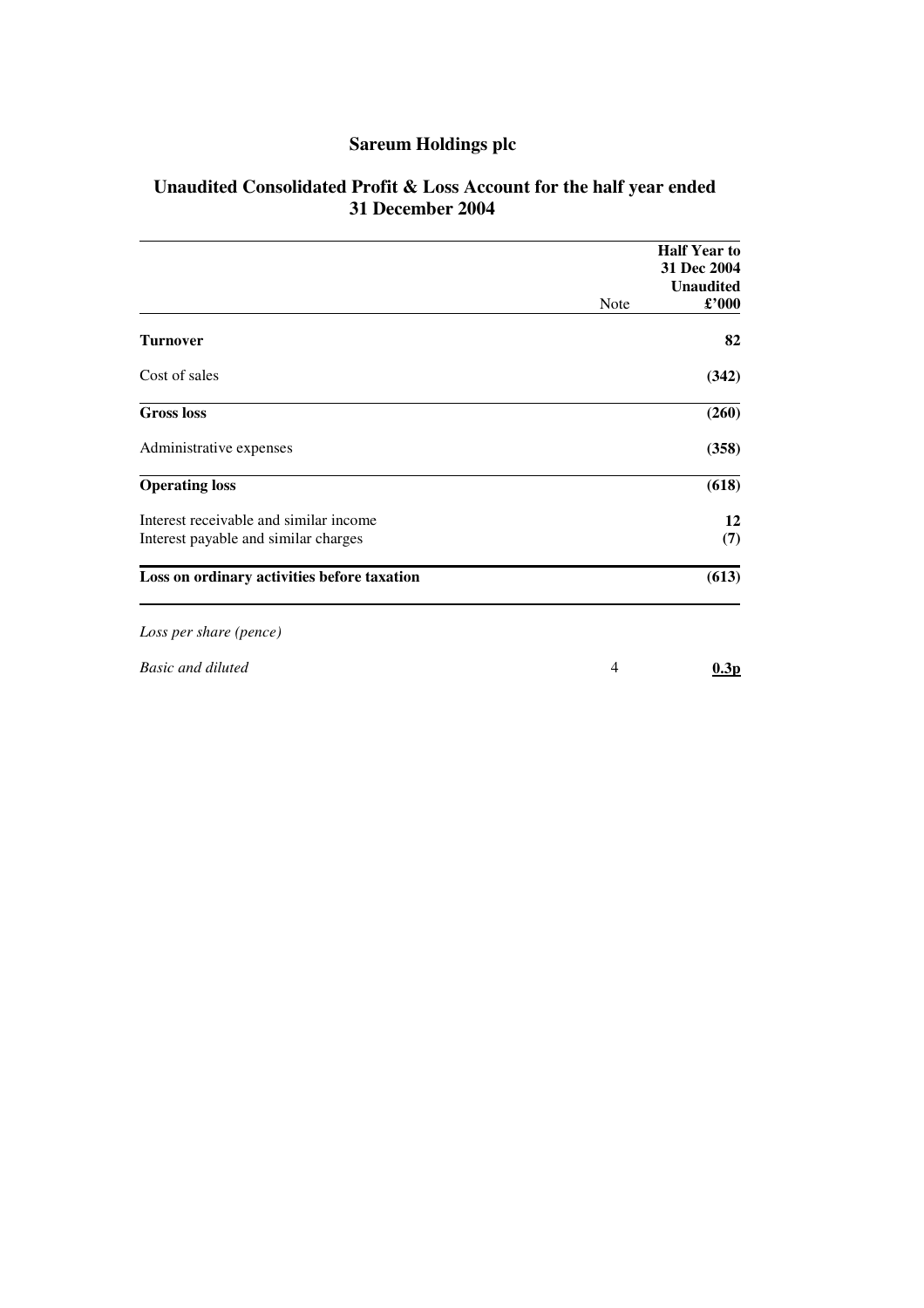# **Sareum Holdings plc**

|                                                         |      | 31 December      |
|---------------------------------------------------------|------|------------------|
|                                                         |      | 2004             |
|                                                         |      | <b>Unaudited</b> |
|                                                         | Note | £'000            |
| <b>Fixed assets</b>                                     |      |                  |
| Tangible assets                                         |      | 813              |
| Intangible assets                                       |      | 1014             |
|                                                         |      | 1827             |
| <b>Current assets</b>                                   |      |                  |
| Debtors                                                 |      | 192              |
| Cash at bank and in hand                                |      | 1,252            |
|                                                         |      | 1,444            |
| Creditors: amounts falling due within one year          |      | (197)            |
| Net current assets                                      |      | 1,247            |
| <b>Total assets less current liabilities</b>            |      | 3,074            |
| Creditors: amounts falling due after more than one year |      | (126)            |
| Net assets                                              |      | 2,938            |
| <b>Capital and reserves</b>                             |      |                  |
| Called up share capital                                 | 5    | 869              |
| Share premium account                                   |      | 1,812            |
| Fair value reserve                                      | 6    | 870              |
| Profit and loss account                                 |      | (613)            |
| <b>Equity shareholders' funds</b>                       |      | 2,938            |

# **Unaudited Consolidated Balance Sheet as at 31 December 2004**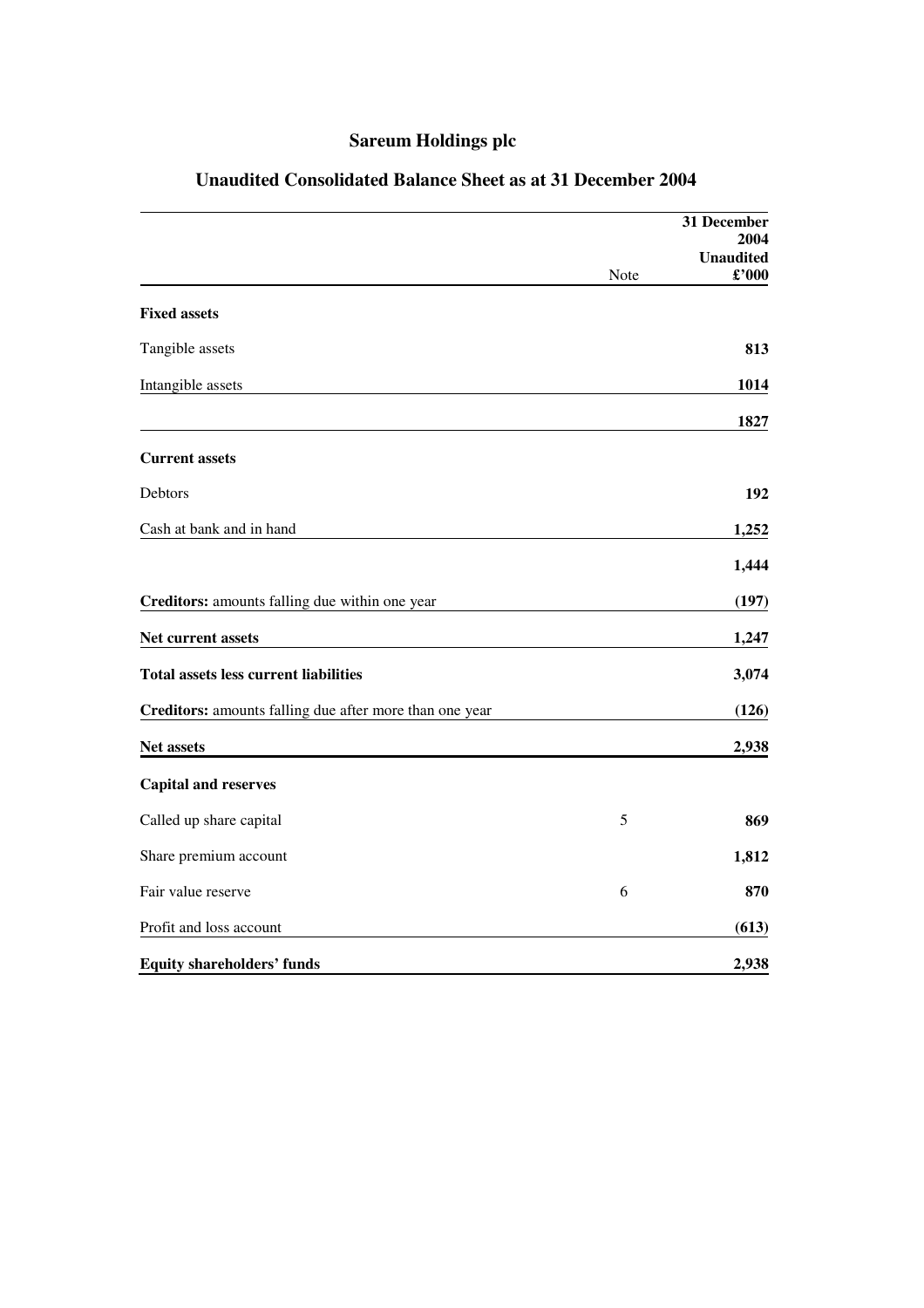# **Sareum Holdings plc**

## **Unaudited Consolidated Cash Flow Statement for the half year ended 31 December 2004**

|                                                                         |      | 2004<br><b>Unaudited</b><br>£'000  |
|-------------------------------------------------------------------------|------|------------------------------------|
|                                                                         | Note |                                    |
| Net cash outflow from operating activities                              |      | (1,146)                            |
| Returns on investment and servicing of finance                          |      |                                    |
| Interest received                                                       |      | 12                                 |
| Interest paid                                                           |      | (7)                                |
| Net cash inflow from returns on investments and servicing of finance    |      | 5                                  |
| <b>Capital expenditure</b>                                              |      |                                    |
| Purchase of tangible fixed assets                                       |      | (410)                              |
| Net cash outflow from capital expenditure                               |      | (410)                              |
| Net cash outflow before management of liquid resources and<br>financing |      | (1, 551)                           |
| <b>Financing</b>                                                        |      |                                    |
| Issue of equity share capital                                           |      | 824                                |
| Share premium received on share capital issued                          |      | 1,781                              |
| Less: share issue expenditure                                           |      | (404)                              |
| Convertible loan proceeds                                               |      | 450                                |
| Net cash flow from financing                                            |      | 2,651                              |
| Increase in cash                                                        |      | 1,100                              |
| Reconciliation of operating loss to net cash from operating activities  |      |                                    |
|                                                                         |      | 2004                               |
|                                                                         | Note | <b>Unaudited</b><br>$\pounds$ '000 |
| Operating deficit                                                       |      | (618)                              |
| Depreciation                                                            |      | 59                                 |
| Increase in debtors                                                     |      | (100)                              |
| Decrease in creditors                                                   |      | (487)                              |

**Net cash outflow from operations (1,146)**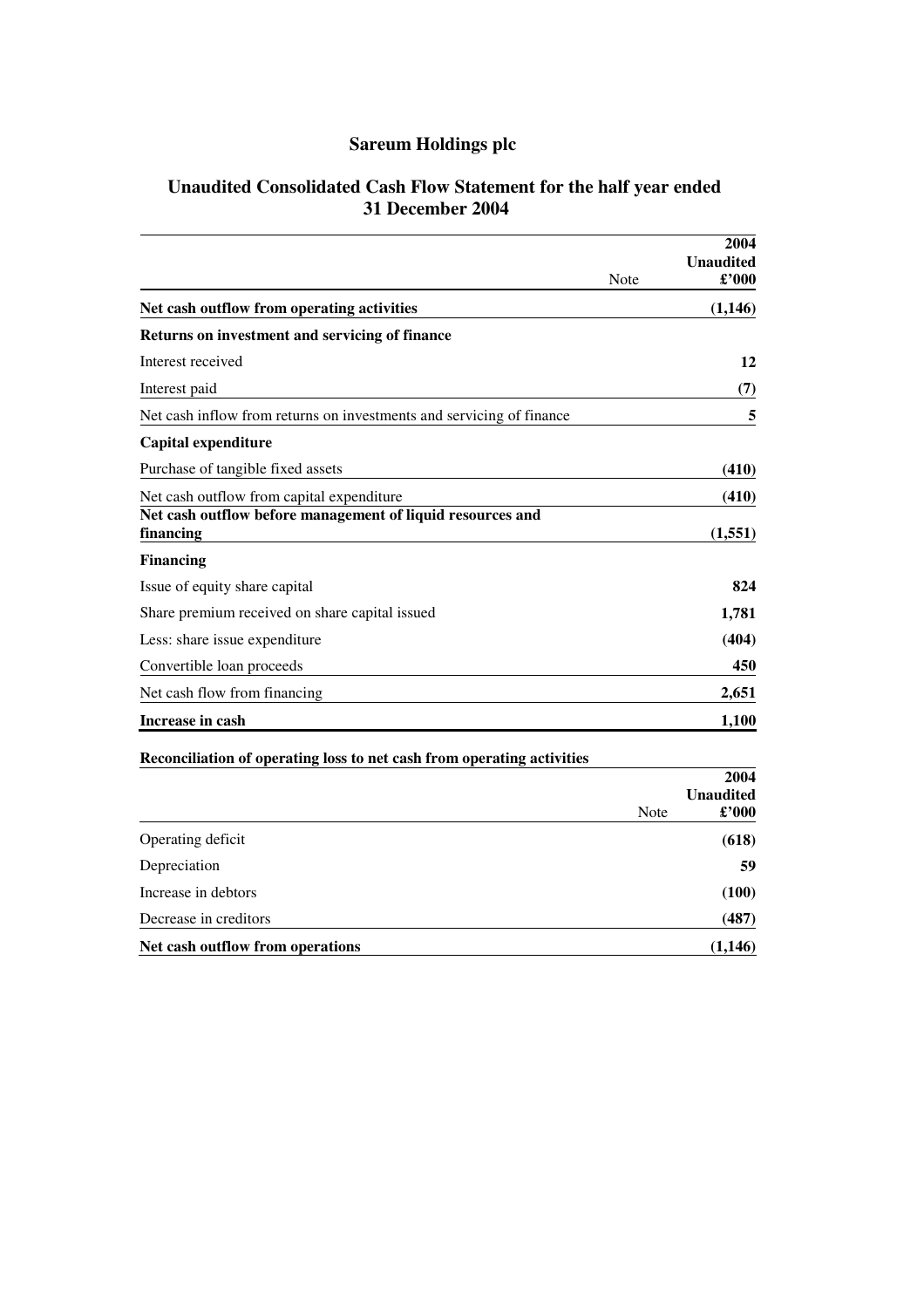### **SAREUM HOLDINGS PLC**

## **NOTES TO THE UNAUDITED RESULTS FOR THE SIX MONTHS ENDED 31 ST DECEMBER 2004**

## **1. FINANCIAL INFORMATION**

The results for the six months ended 31<sup>st</sup> December 2004 are unaudited and do not constitute statutory accounts within the meaning of the Companies Act 1985.

They have been drawn up using the following accounting policies and principles:

#### **Basis of Accounting**

The financial statements have been prepared under historical cost convention and in accordance with applicable accounting standards.

#### **Revenue Recognition**

The revenue shown in the profit and loss account relates to amounts invoiced during the period in respect of the provision of research and development services and the hire of equipment. The revenue recognised represents the work completed within the period.

#### **Research and Development**

Research and development expenditure is written off in the period in which it is incurred.

## **Fixed Assets**

All fixed assets are initially recorded at cost.

#### **Depreciation**

Depreciation is calculated so as to write off the cost of an asset, less its estimated residual value, over the useful economic life of that asset as follows: Computer equipment  $-3$  years straight line basis Laboratory equipment  $-4$  years straight line basis Fixtures and fittings – 4 years straight line basis Leasehold improvements – the life of the lease

#### **Amortisation**

Amortisation is calculated so as to write off the cost of an asset, less its estimated residual value, over the useful economic life of that asset as follows: Intellectual property  $-5$  years straight line basis

### **2. TAXATION**

No liability arises for corporation tax for the period ended 31<sup>st</sup> December 2004. No account has yet been taken of Research and Development tax credits.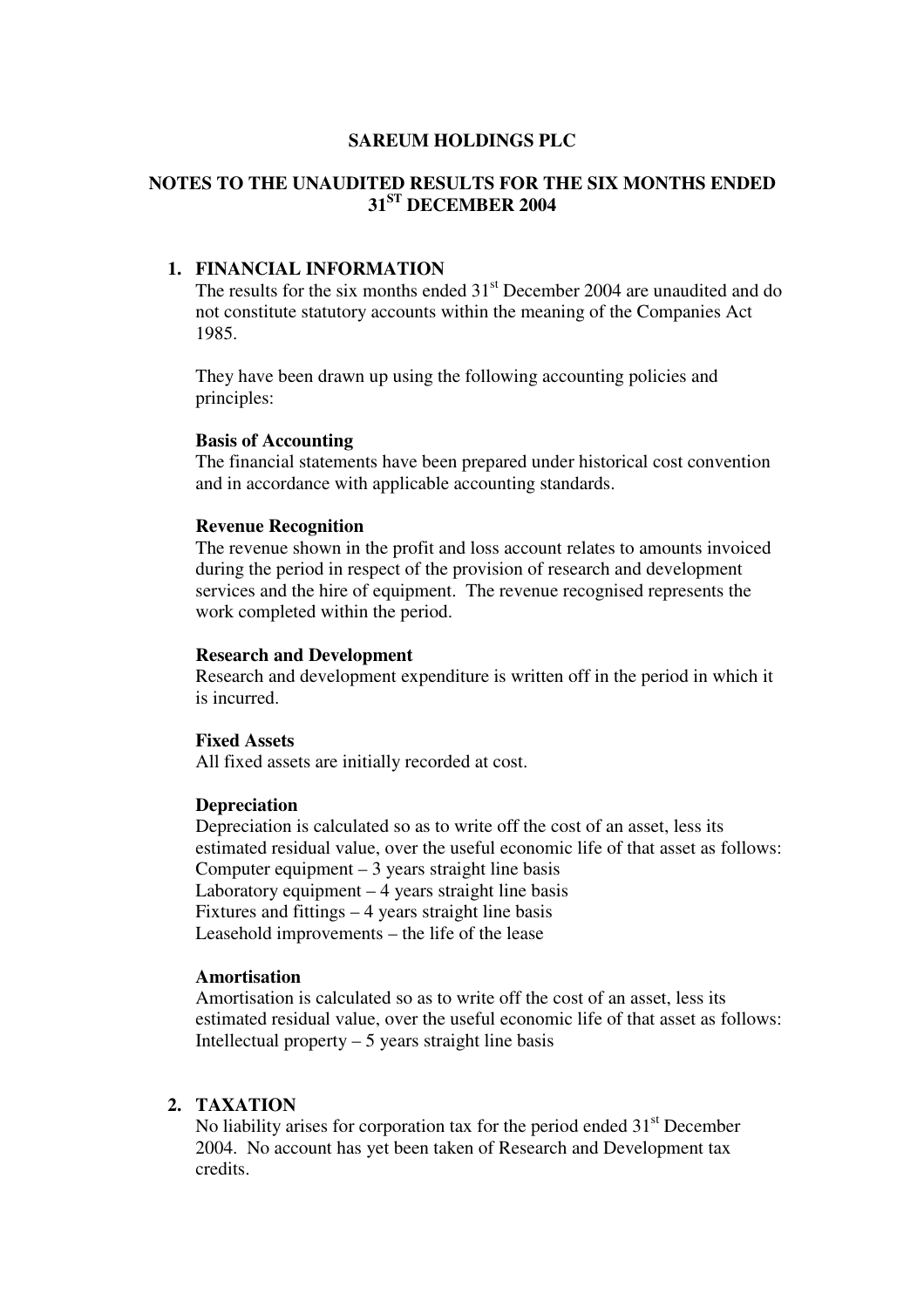## **3. DIVIDENDS**

The directors do not propose the payment of a dividend in respect of the six months ended 31<sup>st</sup> December 2004.